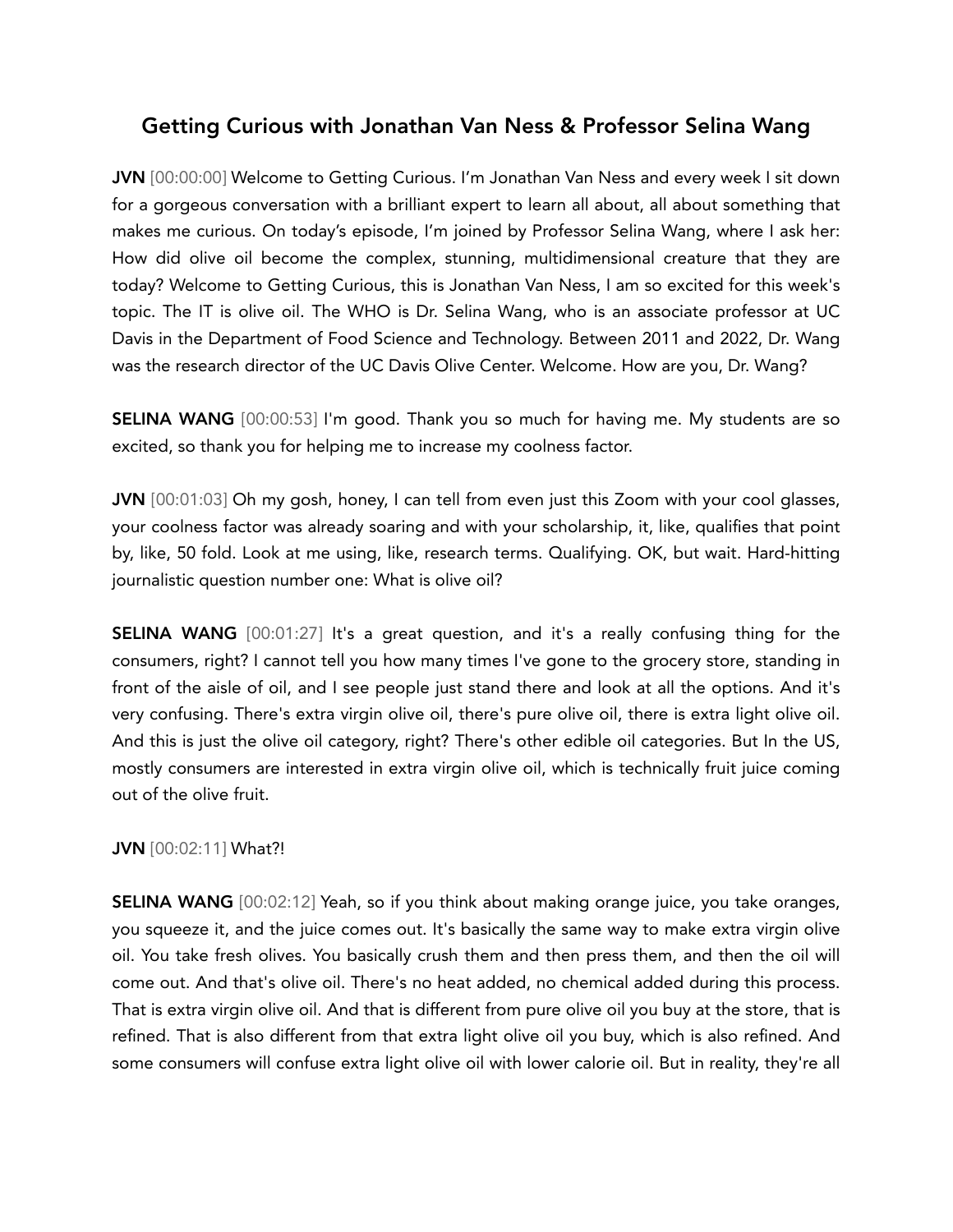the same. It's just the processing is different. Yeah, so have you ever tasted olive oil? Now I'm interviewing you.

JVN [00:03:08] No, please, no, turn the tables. Yes. And the thing is, I really like it, and I, don't be sad at me. But I, I, I, I hate olives. I'll say it. OK, I hate 'em. I, I hate the taste, it repulses me to my last fiber of my being. If, if a chopped-up olive even touches my shit, I can't, like, get it, like, if it's chopped up in my pasta. Oh my god, or in my pizza. Like, Oh my god, I get so upset. I don't really. But I just, green ones, brown ones, black ones, pimento, whatever. There is no olive I like yet with olive oil. Give it to me. I'm going to dip my bread and I'm going to pour it all over. I love it on a salad. I love olive oil. I hate an olive.

SELINA WANG [00:03:58] Do you know why that might be?

JVN [00:04:00] I think it's, like, the mushy, icky texture of them, because maybe I do like the taste of olives since I like the olive oil. It's just like that, it's, like, the ball, and it's, like, filled with something. And it's, like, squishy. And I just don't fucking like it at all. And I've tried, I try every few years and every time. I'm devastated that I tried it again.

SELINA WANG [00:04:22] I've talked to several people like you. And there could be another reason other than texture is that when you make olive oil, you should start with fresh olives, so, like, fresh fruit. And when you eat olives, the olives you eat, they're often fermented. So they have a very different flavor profile compared to olive oil.

JVN [00:04:46] So I might like fresh olives, is what you're saying?

SELINA WANG [00:04:49] You will not, because it's very, very bitter. So no one, no one likes fresh olives. So that's why they need to get fermented and then during the fermentation process the bitterness is removed and then that's why we can eat them.

JVN [00:05:08] Oh, it's replaced with the taste of shit. They take the bitterness out and then they put the shit in there and then, but then when it becomes an oil, it's delicious?!

SELINA WANG [00:05:16] Well, so if you just taste the oil by itself, I wish we could do a sensory experiment together. But if you taste, if you just don't pair your oil with food, if you just take, present the oil into a little cup and you drink it.

JVN [00:05:34] Would I not like it?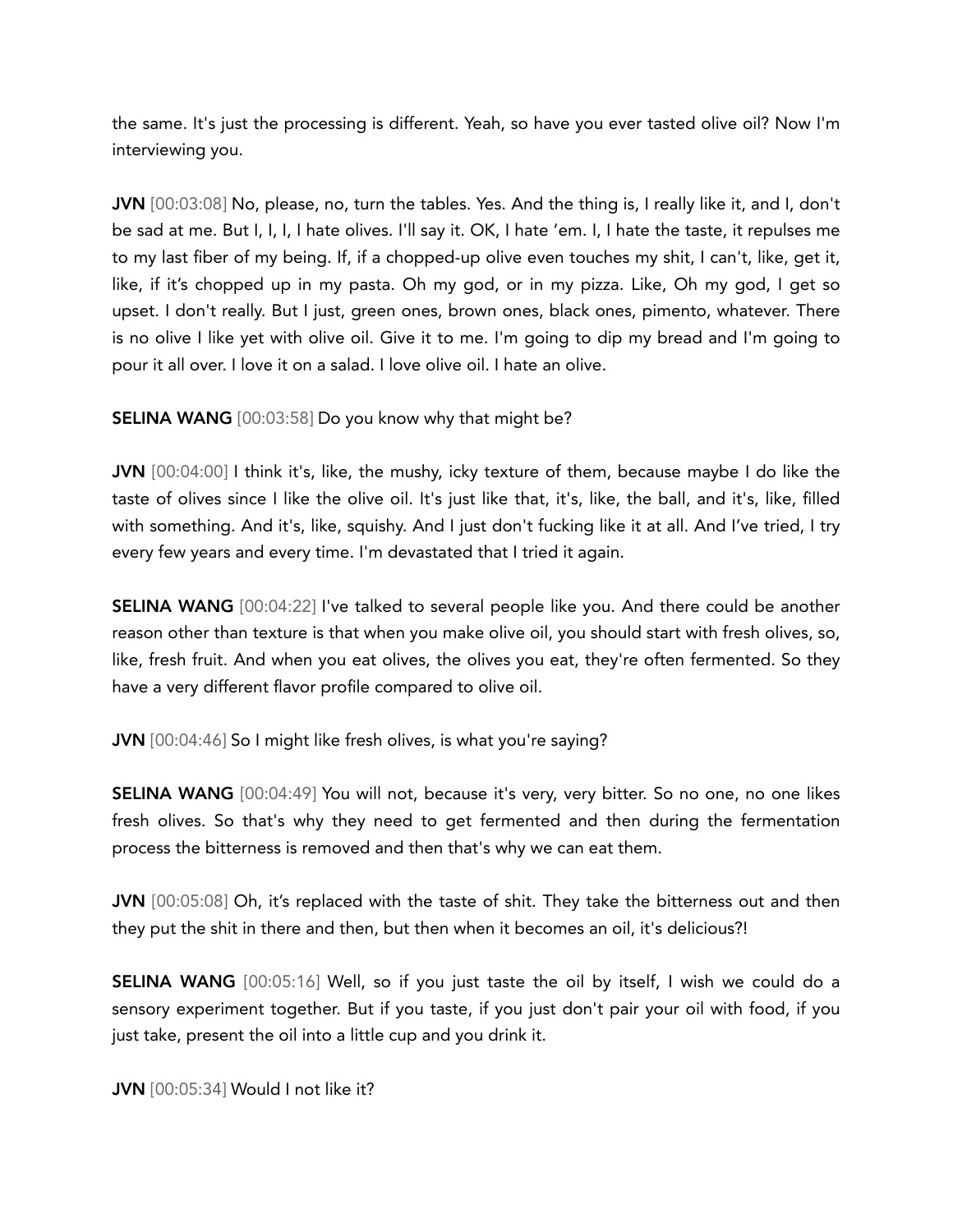SELINA WANG [00:05:36] It's worth a try, but I will tell you the three things you should be looking for. Pour some oil into a cup and cover up the top, and then trap the volatiles in there, and then put your nose in there, and then smell it. You should smell some grassiness and fruitiness if it's a fresh olive oil. And when you take a sip, when you drink it, when you swallow, you should feel a burning in the back of your throat. That's from a chemical compound called oleocanthal that has a similar health property as ibuprofen, so it can act as a painkiller. And then you should also feel some bitterness in your mouth, kind of like a leafy green kind of bitterness or green tea or chocolate. And this bitterness, they are the natural antioxidant and phenolics that are really, really great for you, and then you can taste them. So three different things to look for: fruitiness, bitterness, and pungency. And bitterness and pungency can be a little bit of acquired taste, right? So for example, when we start drinking coffee, rarely we go straight to black coffee.

JVN [00:06:51] But I did. So why don't I like olives? Yeah, my mom had a Kinsey. She had a, and I'm drinking coffee right now. My mom had like a canteen, a black iced coffee when I was, like, two, I was literally a toddler. And she said, and I was, like, "Can I try it?" And she said, "You don't like it." And then she said she turned around and I and I turned around, I got it, and I and then I was like, chugging it. I, since I do like bitter and I want to like and looking at your face. It's so devastating to tell you that I don't like all this because I love it. But I love olive oil. But I want to, because you, obviously you must, like, you, like, an olive oil, huh.

SELINA WANG [00:07:25] I do, but I really, I don't judge people.

JVN [00:07:29] So that must be how people think when their hair doesn't look good. They're, like, "Oh my God, I was so scared that my hair didn't look cute," and you're like, "I don't care. It's."

SELINA WANG [00:07:35] Exactly, exactly.

JVN [00:07:38] So then what's your favorite kind of olive? Because there's green and black, right?

SELINA WANG [00:07:42] Yeah, they have different fermentation process. I do like the green ones. I, I like the ones that have some more flavor. So where not all the bitterness and the fruitiness are removed from fermentation or are lost.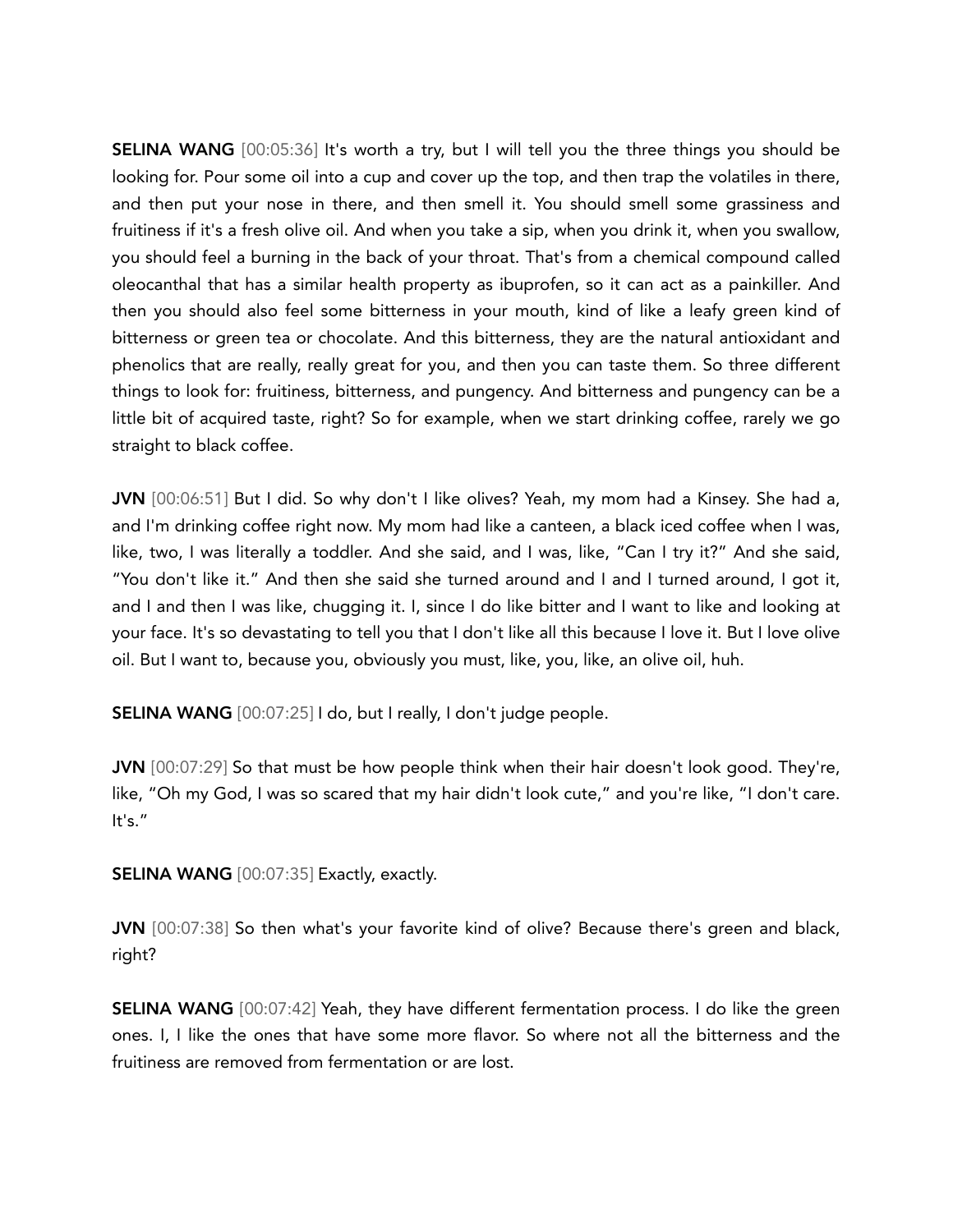JVN [00:087:59] I have eighteen questions, really quick! I have to ask you, what, what, why are they different! How do you get a green one? So all green and black olives started being, like, olives off a bush, but then they went through a different process, so they turned different colors? And is olive oil ever made from black olives and green olives, or is it all green olives?

SELINA WANG [00:08:17] So depending on who you are talking to, if you want to make olive oils that are really high in antioxidants and the phenolics, you need to start with greenish olives. If they are black, if they are basically dark purple, the olives go from green to greenish, purple, purple and to really deep purple. That's, that's the same for all cultivars. But if you make olive oil from really purple fruit, it's going to have less antioxidants, less phenolics, but the oil yield will be higher. You can make more oil out of those fruit.

JVN [00:09:04] Is that because they're bigger and, like, more adult? The light purplish and darker purple. And when they're more green, they're, like, not as big yet? So there's just not as much oil in there?

SELINA WANG [00:09:13] Yeah. So the oil accumulation, when, when the olives are still attached to the trees, they, they, they will keep growing as the olives become more matured, and then the color goes from green to dark. So, so that, that, that's that's important, right? Depending on the, the producer, if your goal is to make really high phenolic oil, then you want to harvest earlier. If your goal is to make as much oil as you want and care less about the, the phenolics, then you can harvest later in the season.

JVN [00:10:51] Interest! OK, and then is the, so does the process of making the oil from them different itself or it's just different because of the age of the olives?

SELINA WANG [00:10:05] Yes, so. So if you ask a farmer, what, what's the most important thing to make a really good quality extra virgin olive oil, they would say it's the fruit. And if you ask a processor, what is the most important thing to make high quality extra virgin olive oil, they would say it's the processing. And I would tell you it's both the fruit and the processing. To make really high quality extra virgin olive oil, you need to start with good fruit, which requires a lot of care from the farming side, though you also need to process it in a way that will maximize health benefits and quality. And that includes getting the fruit to the mill where the fruit will be processed as fast as you can, and you also don't want the fruit to get too warm. Otherwise, the fruit will start fermenting and start tasting like olives, which you don't want because we may have some people who like olive oil, but they don't want their olive oil to taste or smell like olives.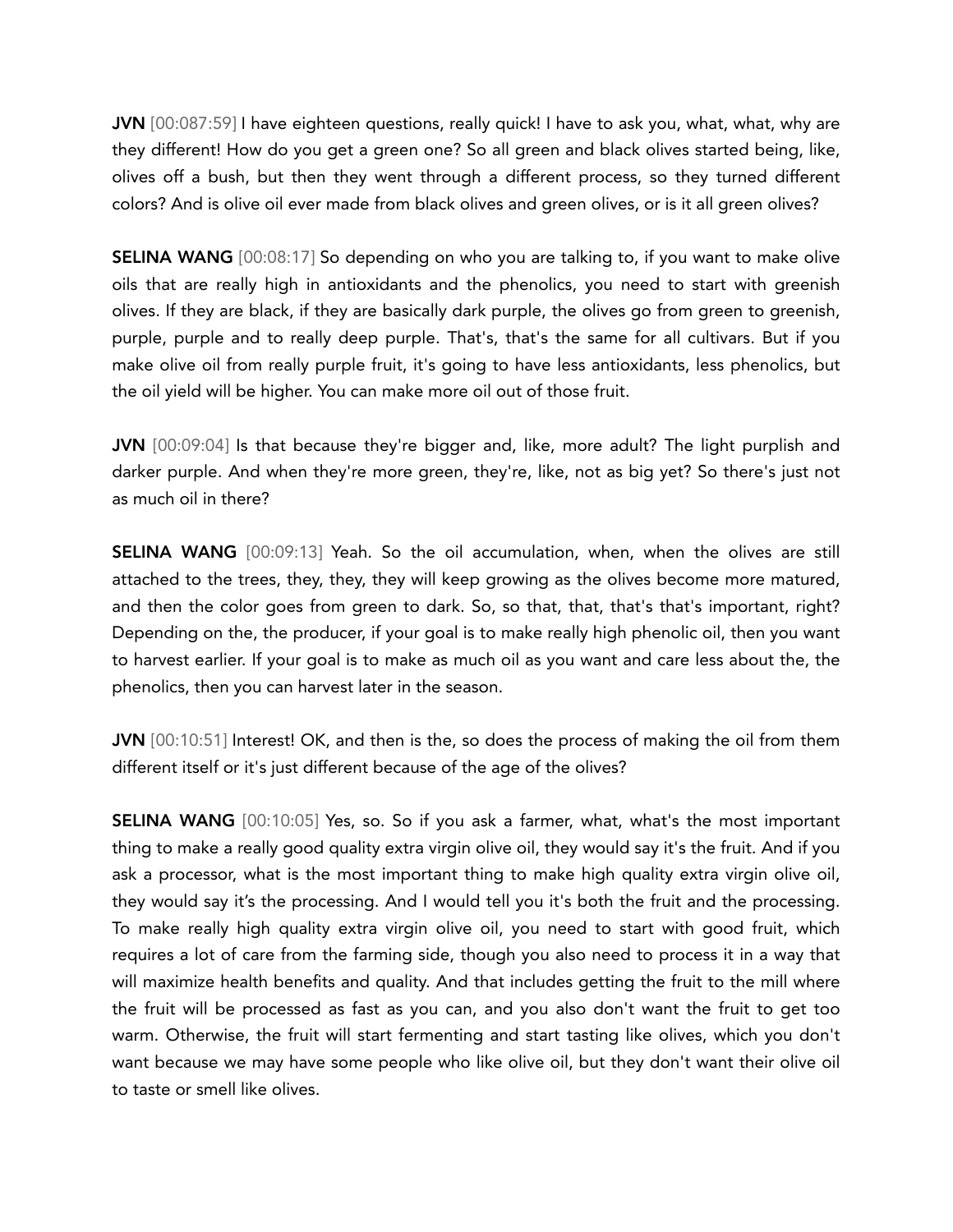JVN [00:11:10] Same, yes!

SELINA WANG [00:11:12] And then you, you, there are things that you can control during processing to, to maximize the antioxidants that will be in the final product.

JVN [00:11:24] So extra virgin olive oil is just, like, squeezing the olives, and that's what comes out. And then they just, like, strain out the chunks. And that's what extra virgin olive oil is? And then, true or false? Does refined mean to heat? What does, like, refined mean?

SELINA WANG [00:11:42] There are multiple steps during refining. Heating is certainly a part of it. And also remove some bad smell, taste in the oil. That's why refined oil tend to have basically no smell and no taste. And also the color is lighter. So if you look at pure olive oil or other types of refined oil, they tend to be kind of yellowish but almost pale clear compared to a really fresh extra virgin olive oil that has a nice green hue. And that color is removed during refining as well. So, so that's, that's what refining does.

JVN [00:12:25] So refining means that we're heating. We're putting it through several processes, but extra-virgin means that that didn't happen, like, no refining. But if it's pure olive oil or, like, the light kind, then that means a refining process did happen.

SELINA WANG [00:12:41] Yes.

JVN [00:12:42] What other times does a refining process-, is it anything other than extra virgin, because I guess the virgin, without an extra. So what's that?

SELINA WANG [00:12:51] That's a great question! So virgin is not refined. Just like extra virgin that is not refined, but the quality of virgin is slightly lower than that of extra virgin, so it doesn't get "extra" because the quality is not as good.

JVN [00:13:16] Do we see these classifications across, like, all oils? Like, is there extra virgin coconut oil or is it only, like, an olive oil universe thing?

SELINA WANG [00:13:25] Only olive oil is extra like that!

JVN [00:13:28] What's it's, like, smoke point and what is a smoke point? And why should we care?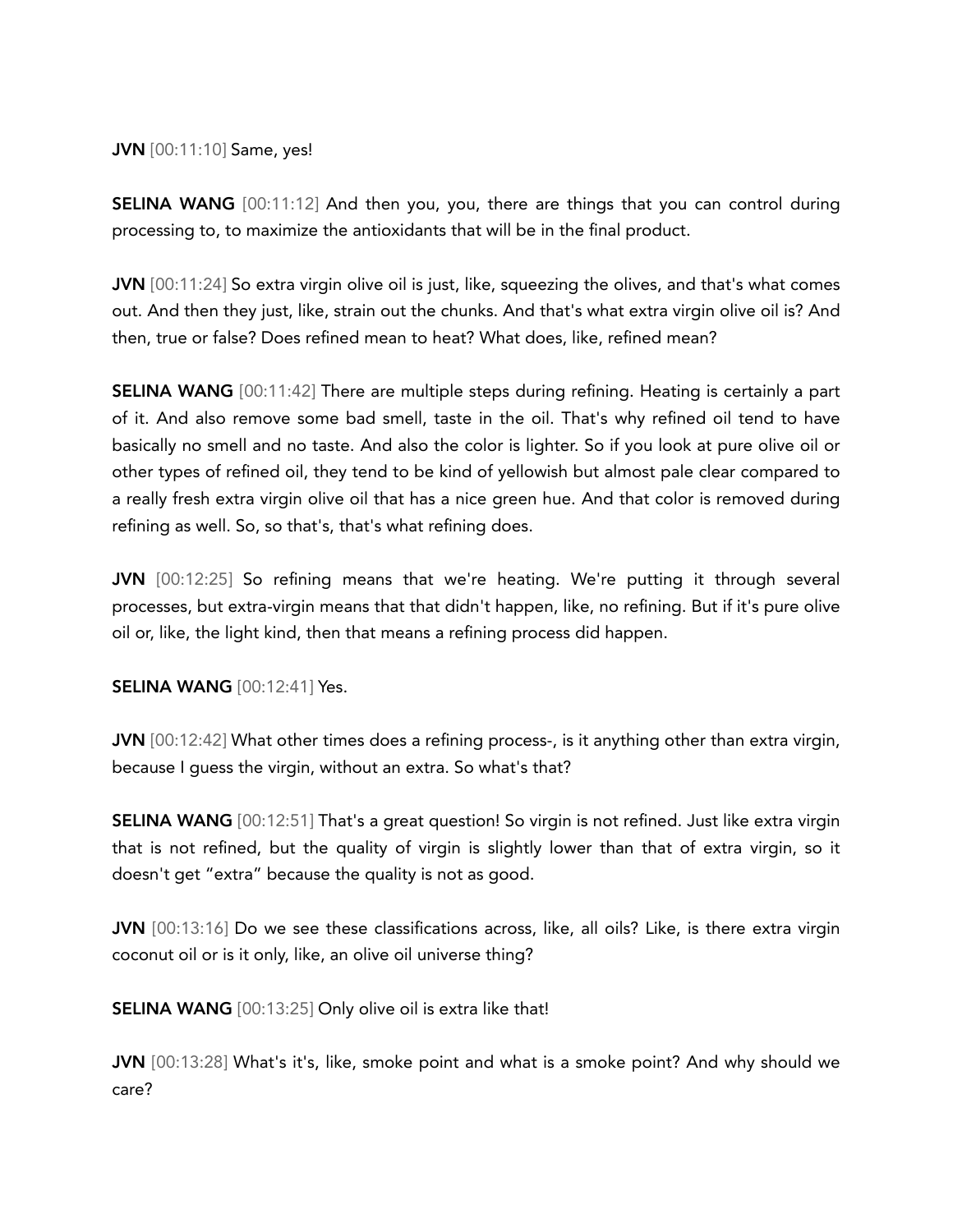SELINA WANG [00:13:35] I think we care a little too much about smoke point. I think it became a really popular thing to talk about because when we watch TV and the chefs on TV will talk about smoke point and then the oil they will choose to accommodate a smoke point of each oil. But in reality, there's a lot more to the oil you should choose other than smoke point, for cooking. So, for example, extra virgin olive oil actually has a decent smoke point between 360 to 410 Fahrenheit, which is perfectly fine for normal cooking or baking or even frying. But, but it actually has a lot to do more than smoke point, and that is oil stability. And extra virgin olive oil is more stable compared to some other refined olive oil because of the natural antioxidants that are in the oil.

JVN [00:14:34] Does that mean that I'm getting all those gorgeous health benefits up until 410?

SELINA WANG [00:14:39] Yes, but temperature is just one thing. The length of cooking time is another. So you don't want to be cooking for a long period of time, either seeking out there to preserve all the phenolics that are in the oil.

JVN [00:14:58] Or just, like, sprinkle some olive oil on top at the end.

SELINA WANG [00:15:02] You can do both!

JVN [00:15:04] But, like, what if I'm baking something at 450? Does that just mean it's going to be a little smokier in there?

SELINA WANG [00:15:09] It won't get smoky, I don't think, if you're baking in the oven, but some of the health-promoting compounds like antioxidants or phenolics may, they will start breaking down. So you just want to get all the health benefits of an extra virgin olive oil.

JVN [00:15:34] That makes sense. Tell me about those health benefits!

SELINA WANG [00:15:38] Yeah. So they are these natural class of compounds. They're called phenols or phenolics. They are antioxidants and they're anti-inflammatory, and they are associated with anti-cancer and other health benefits.

JVN [00:16:00] So how does it compare to say, like, an avocado oil, a coconut oil and, like, a, like, a fish oil?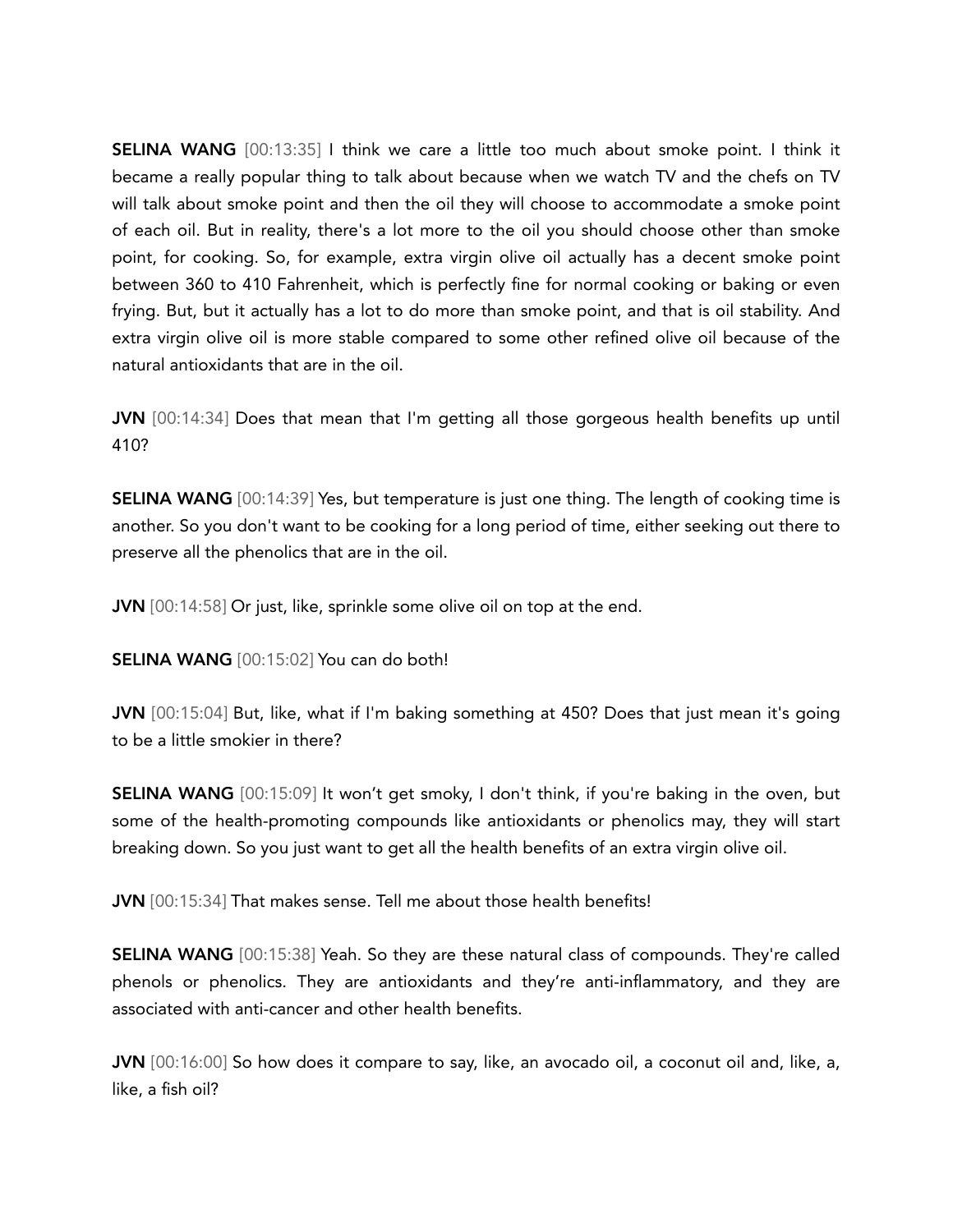SELINA WANG [00:16:11] Yeah. So I think the key difference comes down to that extra virgin olive oil is not refined. There is also unrefined avocado oil but on the market right now in the US, there's mostly refined avocado oil, which has a similar fatty acid profile as olive oil but it doesn't have all the natural antioxidants because they're lost during refining. Coconut oil has a very different fatty acid profile compared to olive oil and avocado oil. Another thing that make olive oil healthy is the fatty acid profile I mentioned. It's high in oleic acid, which is in monounsaturated fat that's associated with cardiovascular disease prevention. And that is also high in, say, avocado oil. So you can also get similar health benefit from avocado oil and then that compared to oil like soybean oil that is high in polyunsaturated fats, such as linoleic acid. And there's more and more research that shows oxidized linoleic acid found in soybean, for example, can lead to neurodegenerative diseases, so that related to aging. But soybean oil is everywhere, is the most consumed oil in the country, and is found in most packaged foods, and it's also widely used in fast food restaurants because it's more affordable, and it's widely available. But we are now realizing that there could be some potential health risks that are associated with oxidized linoleic acid.

JVN [00:18:13] Uh, no! Oh, so organic! Does it, if it's organic pure olive oil, do you really care? Because it was already, like, heated up anyway? So it does, they probably cooked out any cute stuff from the organic process anyway. Or are you, like; what's the tea with organic stuff?

SELINA WANG [00:18:36] Yeah, I have never seen organic pure olive oils. I think if a producer will through to the trouble for all their organic certification, which is a lot, they will probably opt for making extra virgin olive oil so they will make organic extra virgin olive oil. But then that means your farming practice needs to meet the requirements and also your processing needs to meet that requirement. And a lot of farmers, all, of course, olive farmers. They don't have a processing facility, so they need to bring their olives to a processing facility that might be processing both organic and conventional olives. So there's less control on that as well. So I think there's a lot more organic-grown olives out there than you can buy, said an organic certified bottle of extra virgin olive oil. Because that process takes a lot of paperwork and a lot of cost.

JVN [00:19:49] So some of it probably is, like, that grade. It just doesn't have the certification because they haven't had time or whatever.

SELINA WANG [00:19:54] Right, right.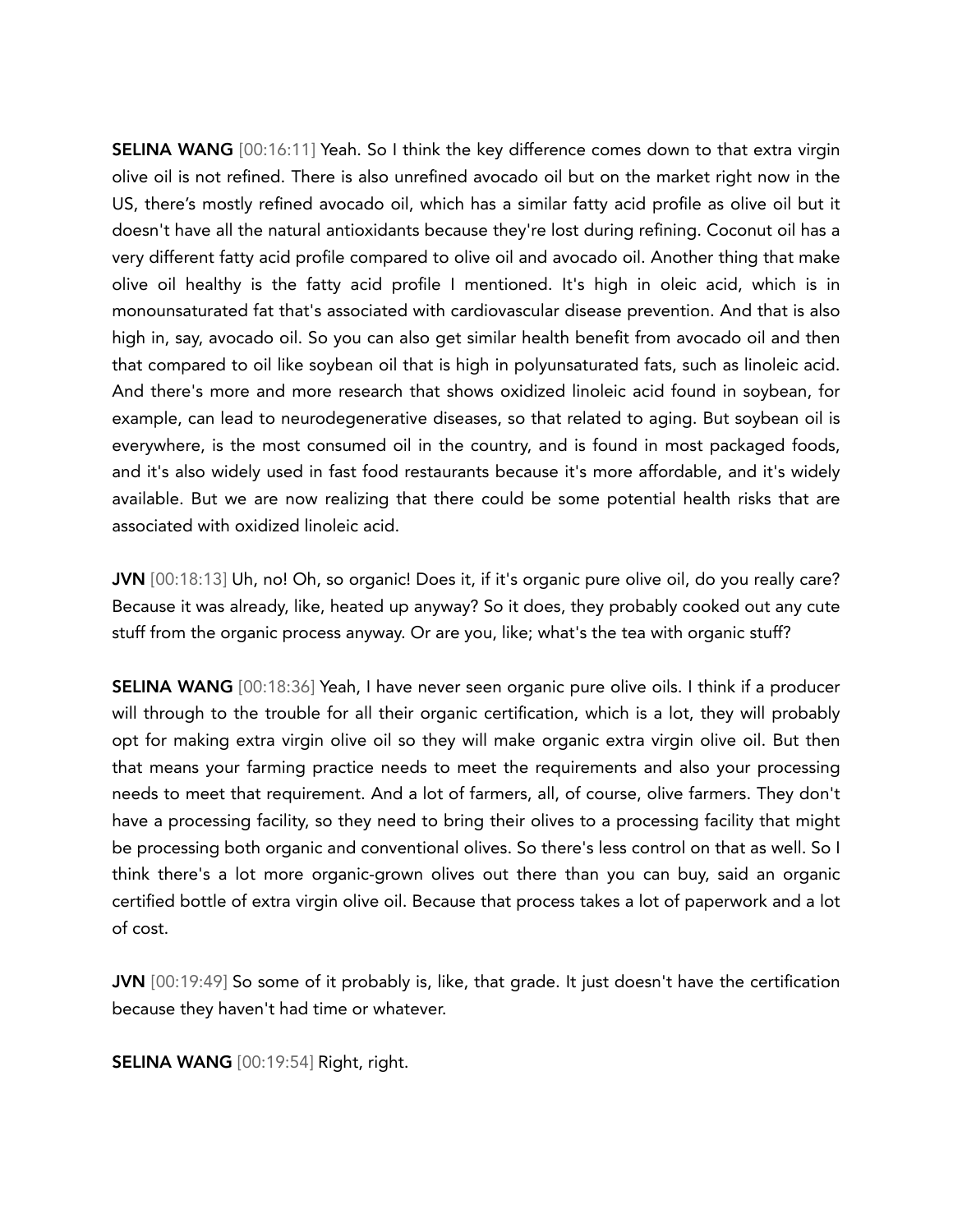JVN [00:19:55] That's cool! So if you were, like, Tinder dating oils and you were just, like, "Mmm, olive oil is like that one that everybody wants," and you would swipe right on olive oil or do we swipe right? You would just accept, you would, whatever the accepting way of swiping is. Is there anyone else who you're as down for as olive oil or is, like, olive oil kind of your main squeeze, in your research? I know you know more about other ones besides olive oil, but is there any other that are, like, equally as cool or beneficial?

SELINA WANG [00:20:30] Yeah, I am interested in avocado oil, that I've been studying, but also maybe something like walnut oil or almond oil, something that may have a really good aroma, but they may not be very stable. They may not be as stable as olive oil, so they may not be as friendly of a cooking oil as olive oil. But I'm also interested in seeing if there's anything we can do to help the oil to have a really good flavor and also really good stability for cooking. And then if we can make it in a more environmentally-friendly way. I think if we can have an oil that's with good flavor, healthy for us, and healthy for the environment, then that would be great.

JVN [00:21:26] I just had pistachio milk for the first time, and it was so good. I wonder if pistachios have, because you said, like, are you, like, is pistachio, like, oil cool you like? Is that got some pheno-? Pheno-? I want to say phenobarbital, but I know that's not what it's called!

SELINA WANG [00:21:44] You know, some people said polyphenol phenols.

JVN [00:21:49] Polyphenols, yes.

SELINA WANG [00:21:50] Yeah, yeah. So yes, for pistachios. But the oil content is not super high. So you're going to need a lot of pistachios to make pistachio oil. And I don't know if the market is quite there yet because people may just prefer to eat pistachios.

JVN [00:22:09] 100%. I just didn't know there was any, like, cool, like, back to olive oil! We're much more obsessed with olive oil!

SELINA WANG [00:22:16] Earlier you asked, "Why do we, why do we love olive oil, why are we obsessed with olive oil?" So one is health benefit, but the other is also the taste and the smell, right? Because if you just go buy a bottle of canola oil, no hate for the canola oil, but if you smell and taste it, it doesn't have a lot of smell or taste.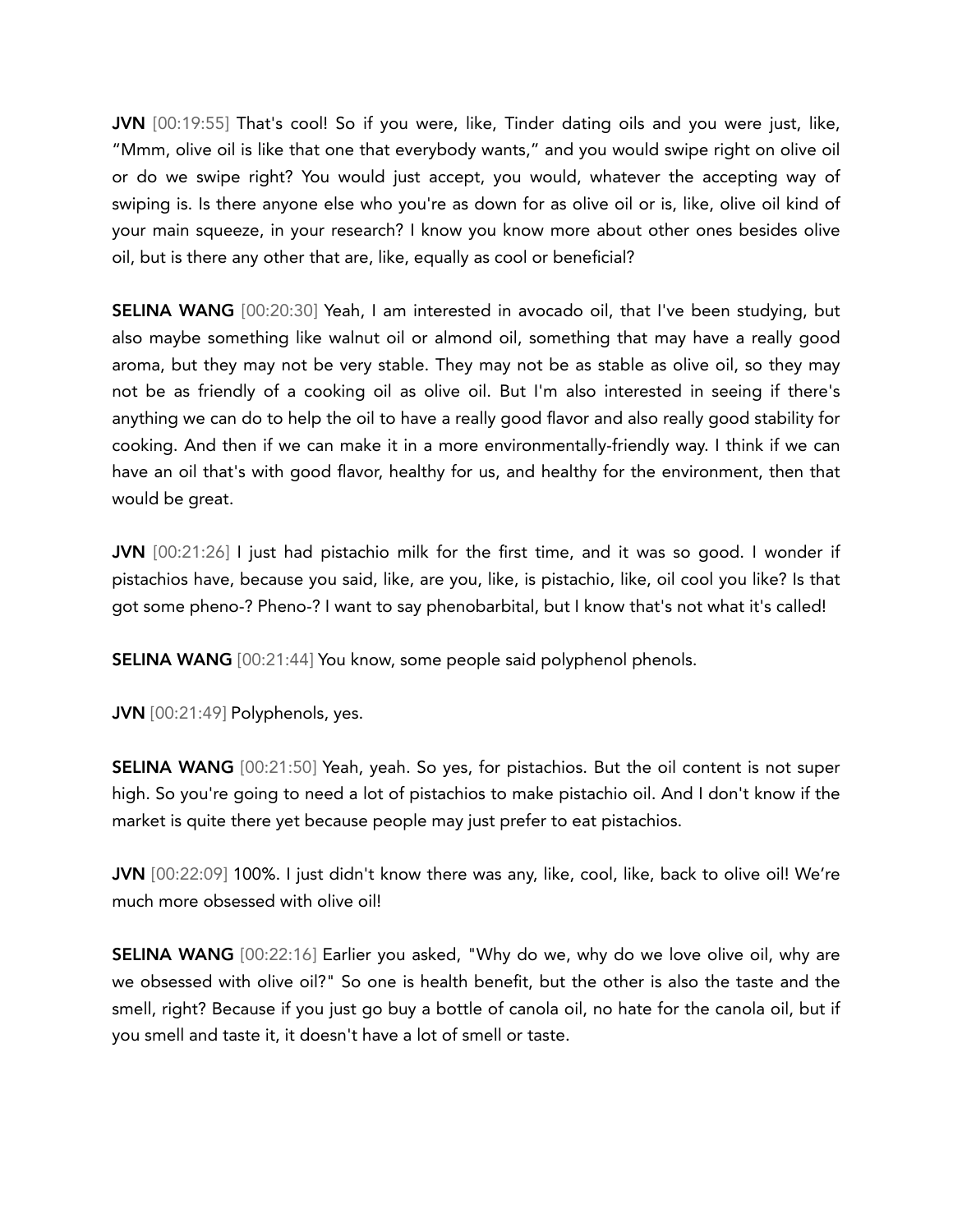JVN [00:22:39] OK, but this one time when I was admittedly blackout, it was 2:00 in the morning and I had gone to bed after having too much to drink. Then I woke up and I, like, slept-walked drunk to the kitchen. It was like I was like twenty two and I had bought this apple pie from the grocery store. And so I got out of that fridge, not really realizing, I took a bite out of it with my hand. I grabbed it with my hand. Then I opened what I must have felt was water, but it was really vegetable oil. And I took like the biggest swigs of it, then walked back to my bed and what woke me up was the crazy taste and, like, intense pain in my stomach. And so I woke up and I was just, like, I was, like, "Oh my God, what is this crazy taste, like, I don't even know what I've done." And then I went to the bathroom. I got sick for an hour, like, the sickest I've ever been in my life. And I went back to bed. And then it wasn't until the next morning when I saw the apple pie and the open vegetable oil on the kitchen counter that I realized what had happened. So it actually tastes like shit was the moral of the story. Vegetable oil, anyway. It tasted horrific. Or it must have been expired or something. I don't know what the deal was.

SELINA WANG [00:23:48] Yeah, it was probably old, which means it's oxidized, and an oil that it's oxidized will give you this, like, greasy mouthfeel and very stale. It's very, it's unpleasant.

JVN [00:24:03] Especially if you have, like, chugs of it, like, in your sleep, like many, many big, big guzzles. It was traumatizing. But anyway, back to the questions, I had to share that story. How long have we been obsessed with olive oil, just, like, the longest?

SELINA WANG [00:24:19] Yeah, so I think Italians and Greeks have been obsessed for a long time. In terms of where we are in California, in the US, the production has really accelerated in the last decade or so. Now when you go to the supermarket, you can buy California-produced olive oil versus before that was, it wasn't really that much of an option. So I think being able to purchase US-grown and -produced olive oil probably, I don't know, helped with our obsession a little bit?

JVN [00:25:01] Hmm. I feel, like, I've read, like, news articles before that, where it was, like, "Those, like, cool, like, anthromophs or whatever, like full of what was probably olive oil was discovered in, like, an unearthed, like, Pompeii, thingy." Like, an amphora full of olive oil, so it's like, I guess we've just the reason why the olive oil universe is so intricate as because it's been around for a minute?

**SELINA WANG** [00:25:22] Yeah, it really has.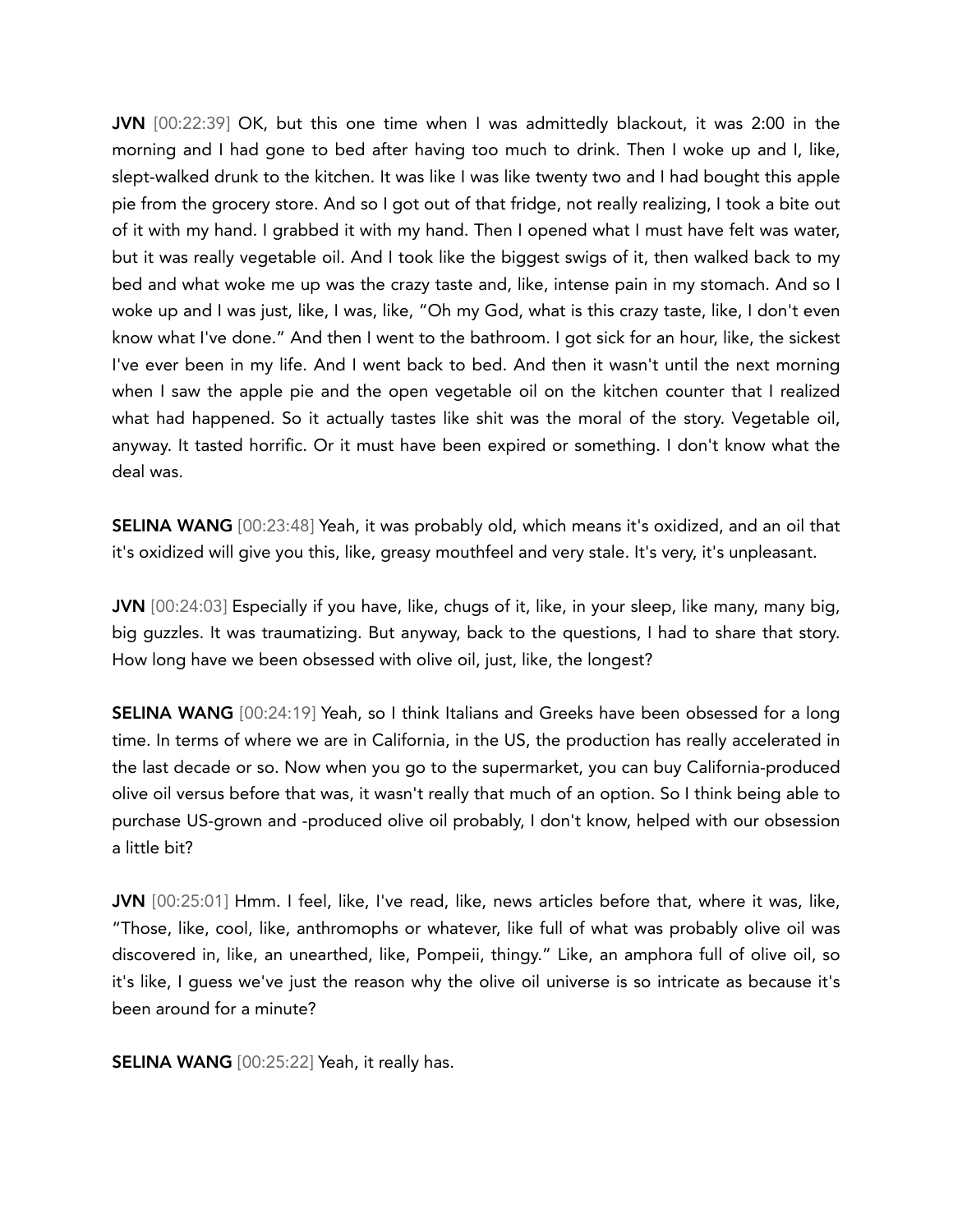JVN [00:25:25] And then another sidebar, when did you get so obsessed with olive oil? Because how does one become, like, a scholar of, like, food science and olive oil?

SELINA WANG [00:25:36] Yeah, so I actually went to graduate school for my Ph.D., interested in pharmaceutical and drug design. And as I was about to finish, I realized that instead of focusing on drug development and trying to find cures for diseases, I wanted to focus more on food and the potential health benefits that we can get from our food. So I essentially restarted, and moved over to a different department on the same campus. And started working on olive oil, and now my research program has extended to avocado oil, walnuts, almonds, pistachios, tomatoes, or other things that they're really fun to work with.

JVN [00:26:30] You are minding your own business, going to doctorate school, learning about, like, pharmaceuticals, like, all these compounds, and then you, like, follow your, your intuition, your like, you made this other purpose-led decision, which is so cool. And then you go in and you switch and you switch to, like, food science and food research, which I just think is so cool and kudos to you for making that change and in being so close and just going back and be, like, "I'm going to follow this passion." I think that is so cool and thank you for sharing that part of your story. So, with olive oil, because when we go back to that scenario of being in the grocery store and you're looking at all these things, obviously capitalism, greed, hate it! What is this oil fraud? Because is there oil fraud? Or, like, you gave an example earlier of, like, the fierce oil fraud, where it's like positive oil fraud, where like you might be getting some, it doesn't say organic, but maybe it was, it just went through a machine that had, like, nonorganic wine. So it's still kind of cute, but it doesn't have the certification. So that's kind of, like, "shitty for the growers, cute for the consumers'' oil fraud. But what's the one where they're like? Can you ever catch like some faux ass, fake ass, fuckin' refined ass olive oil? But you know, and but they're saying it's extra virgin. And is there a litmus test that we can use to catch somebody in a lie?

SELINA WANG [00:27:57] So in the case of olive oil, and this study, I need to say that it was done 10 years ago, so it's very likely the market has improved. But we did, collected some oils from the food service industry. So oil used in restaurants, school cafeterias and such, and a bottle of "pure" olive oil that was neon green, by the way, and then we learned earlier that pure olive oil doesn't really have a lot of color due to refining processes that removes the colors. And when we analyzed it, it was 70 percent canola oil mixed in with some artificial chlorophyll. So the producer of this oil knowingly adulterated this oil but also knew, "Hey, you know, I think the olive oil has a little bit of a green coloring. So just let me add some artificial coloring to it." So he not only adulterated it, he added something that shouldn't be there.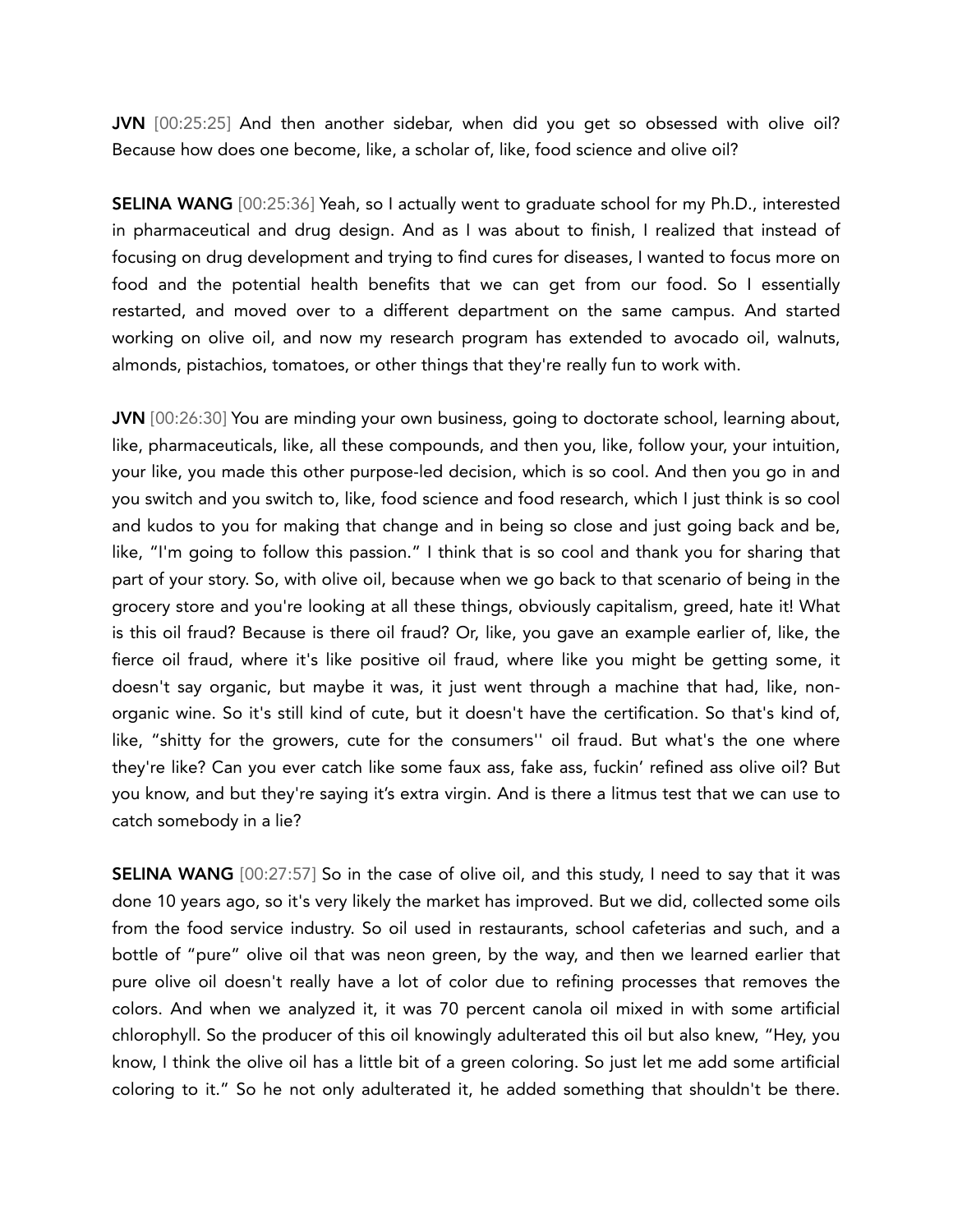And more recently, my lab has been looking at avocado oil and we have also found some fraud in the avocado oil industry. And there was a case where it was a bottle of extra virgin avocado oil. So no, it should not be refined. And we found it at a local health food store, and it was 100 percent soybean oil.

## JVN [00:29:38] Ahh!!

**SELINA WANG** [00:29:41] So in these cases, we, we I basically, I went out like a typical customer would and collect these samples, and we brought them back today to the lab and analyzed them, and they have to go through a battery of different tests for us to say, Oh, this with confidence. So a consumer really wouldn't be able to do this at home. So a consumer would rely on standards and regulations. However for olive oil, many of the standards are not enforced. And for avocado oil, there are not well established standards yet because it's a newer oil for our country anyway, so it hasn't been studied extensively.

JVN [00:30:34] So who is reg-, is that, like, the USDA, like, who regulates or who creates these, like, standards?

SELINA WANG [00:30:40] So there are international agencies that work on these standards United Nation of food and agriculture organizations. And for olive oil, there's International Olive Council. They make standards. However, they really do not enforce them. The only enforceable standard right now in the country is actually in the state of California, where the California growers and processors got together, and they agreed that they would impose a mandatory standard to themselves, to anyone who makes more than five thousand gallons a year. So they need to follow a stricter standard. So they need them, but they ensure that their oil, it's extra virgin. And that is a promise that California olive oil producers are holding themself accountable. But that only applies to California producers. It does not apply to any imported oils or other oils.

JVN [00:31:49] So in your opinion, well, it's not even your opinion, your research, you feel, because I'm not even trying to play devil's advocate, because honey, I am too tired to play devil's advocate, but I will say this. I can hear, like, rabid Republicans in my psyche because I grew up around so many of them, being, like, "Well, I don't give a fuck if it's, like, why should I care?" But it's really important to know what is in your, because there are there. Really, there is more. Well, I guess I'm telling myself this but let me ask you: what are just to really get into the reasons why it is so important to know what extra virgin olive oil is versus virgin and versus,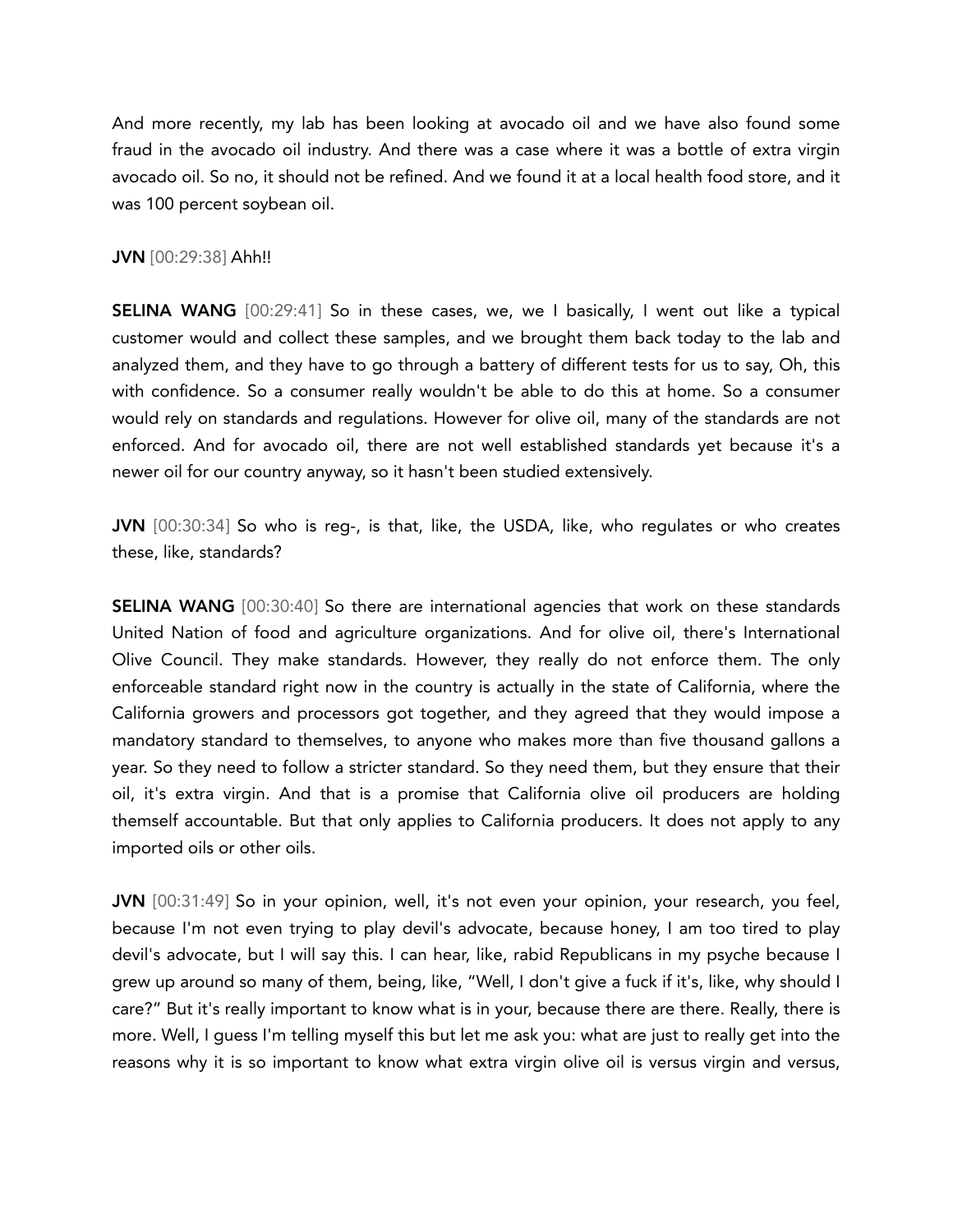like, a pure? Because what is that extra added level of benefit? Or is it better to just know because we should know what we're buying, regardless of the benefits?

SELINA WANG [00:32:44] Yes, that's the real motivation behind my work, right? It's, I feel the responsibility to protect consumers, but also protect owner-producers. There are three million people whose livelihoods are depending on the olives they grow, they sell, and the olive oil they make and they sell. And because of the adulteration, it has really made it impossible to know what a fair price should be. And, and I think that is that is a, that's that's a real problem. Right. And and and that's why I do this work. And then I do this work so that consumers can know, and they can demand that they want to have more transparency in our food system, in our food products. So my lab works on develop– helping to develop standards and then so we can so we can move forward and have less fraud. And, and I think all this is an easy target because the demand is so high and the production is unstable due to climate change and also just various reasons. So when the production can now meet the demand and it's also a high value product is really the perfect storm for food fraud.

JVN [00:34:27] Hmm yes! You mentioned earlier about, like, climate change and how in California, like, in, like, the last decade or so, we started to grow more olives here in the U.S.. How is climate change affecting the production of olive, the availability of olive oil, are the olive producers in other countries, like, "Fuck off California, we had like a really good thing going and now like, y'all are just all up in our supply and demand thing," like, what's that whole story about?

SELINA WANG [00:35:03] Yeah. So olive trees are alternate bearing, meaning that they tend to produce a lot in one year and then the following year will be a smaller crop and it alternates. And the farmers are experienced with this, and there are things that they can do every year to accommodate this alternate bearing, and what they're not used to is the swinging weather pattern that we've been having. And now things are really unpredictable for, for farming, and it's not just for olive growers, it's for all the farmers. And in California, we also have to worry about the drought and we also have to worry about wildfires. And so that is, that is a significant concern for a lot of farmers and. I think what we're going to start seeing is that olives may start thriving in some places that we didn't grow olives before. And perhaps the countries and the places where all this has been traditionally grown, they may need to make some changes because that's what the nature is, is telling us. But I think globally we're all experiencing some difficulties, and that's part of the cause for this unstable production that we're experiencing for olive oil.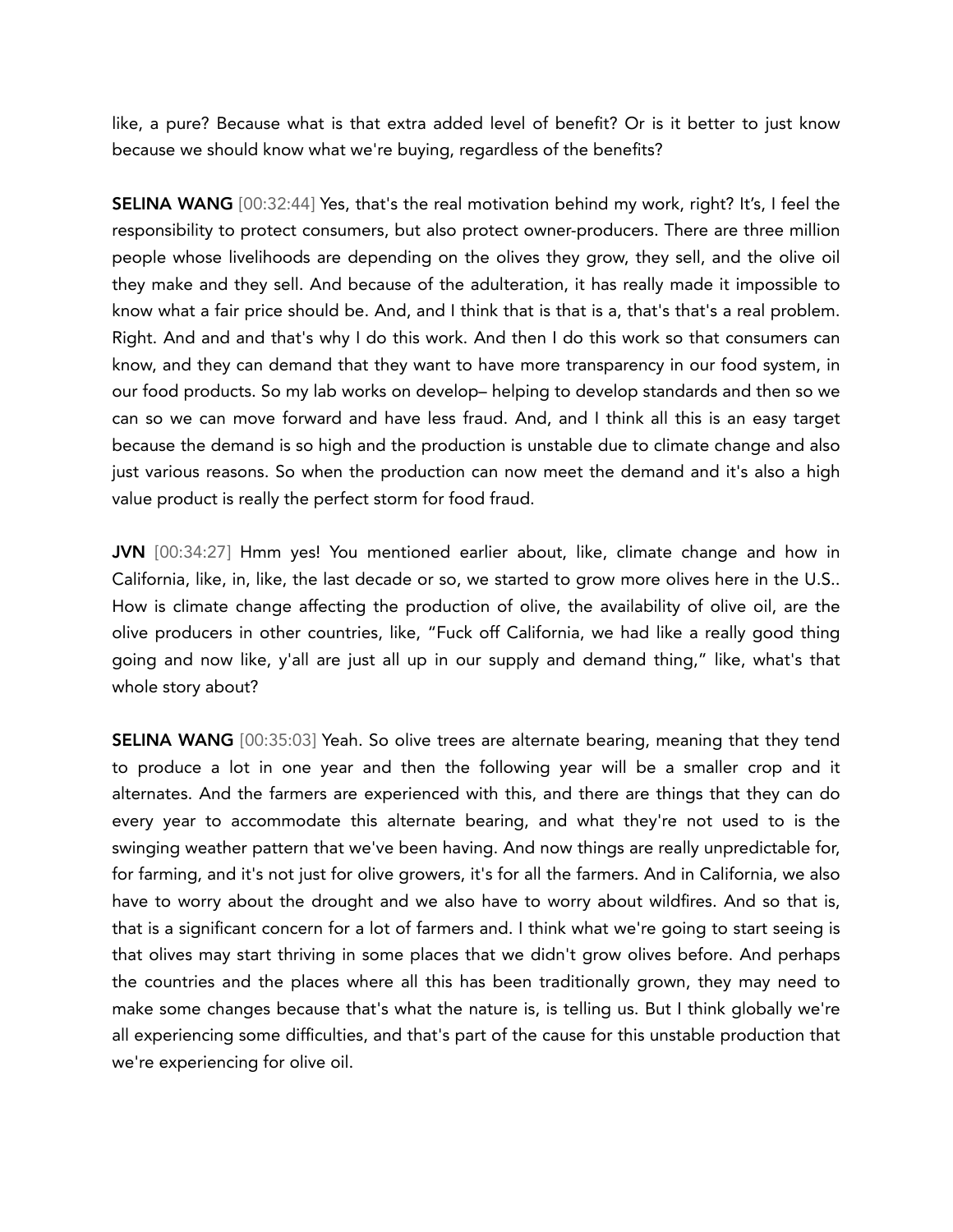JVN [00:36:45] I imagine this is a very, very, can be a very profitable industry, especially if we get into something where there's, like, scarcity due to climate change, scarcity due to the supply. And then you were saying earlier that part of your work is driven by wanting to not only help consumers, but also help people who are honest, you said honest growers? [CROSSTALK] Honest producers! Yes. Queen, yes. I love that word. So, yeah, honest producers. So how do we help the people that are producing it, how do we make it more fair and equitable? And where are the places where you think they're going to start thriving?

SELINA WANG [00:37:26] Those are all great questions, I think, I think, so if I could go back for one step, if we're looking at olive fruit, oil is only about 20 percent of what's in an olive. Meaning we're not actually using that 80 percent of the fruit when we are making olive oil. So I think one way to be more sustainable in the production, but also for the industry to bring in more profit, is really finding valuable use for this 80 percent of material that is not in olive oil. And that's an area of research my lab has been working on for the last decade. And because you can imagine we, we've been talking about phenolics, right? Phenolics in the oil. But there's so much phenolics in this 80-percent of byproduct, because there's a lot of phenolics that are not oil-soluble. So they're not in the oil, they're in this byproduct. And we've been working on extract out all these important compounds in the byproduct and try to use them in different places such as cosmetics industry. And you may have seen, there's some cosmetic product that has olive oil or olive-derived ingredients. And also, can we use it in other food additives? Also, we use it for animal feed.

JVN [00:39:05] Oh, yeah! They probably really like olives. I bet our chickens would love olives! And our dogs.

SELINA WANG [00:39:11] Yeah, yeah. And, and there is anti-tumor properties related in these byproducts. So that could be a really great thing for pet food as well. And so we are also interested in the possibility of using olive pumice as feed for cattle as a way to reduce their greenhouse gas emission.

JVN [00:39:40] Oh my God, because giving them, like, a rich antioxidant diet would, like, help them like far less methane and poop less methane from light than, like, grass and whatever else they eat? And corn?

SELINA WANG [00:39:51] That's it! Can we help with their gut health so that they will fart less and burp less? That's, that's the goal and at UC Davis, we have cows on campus that will be feeding them for these studies.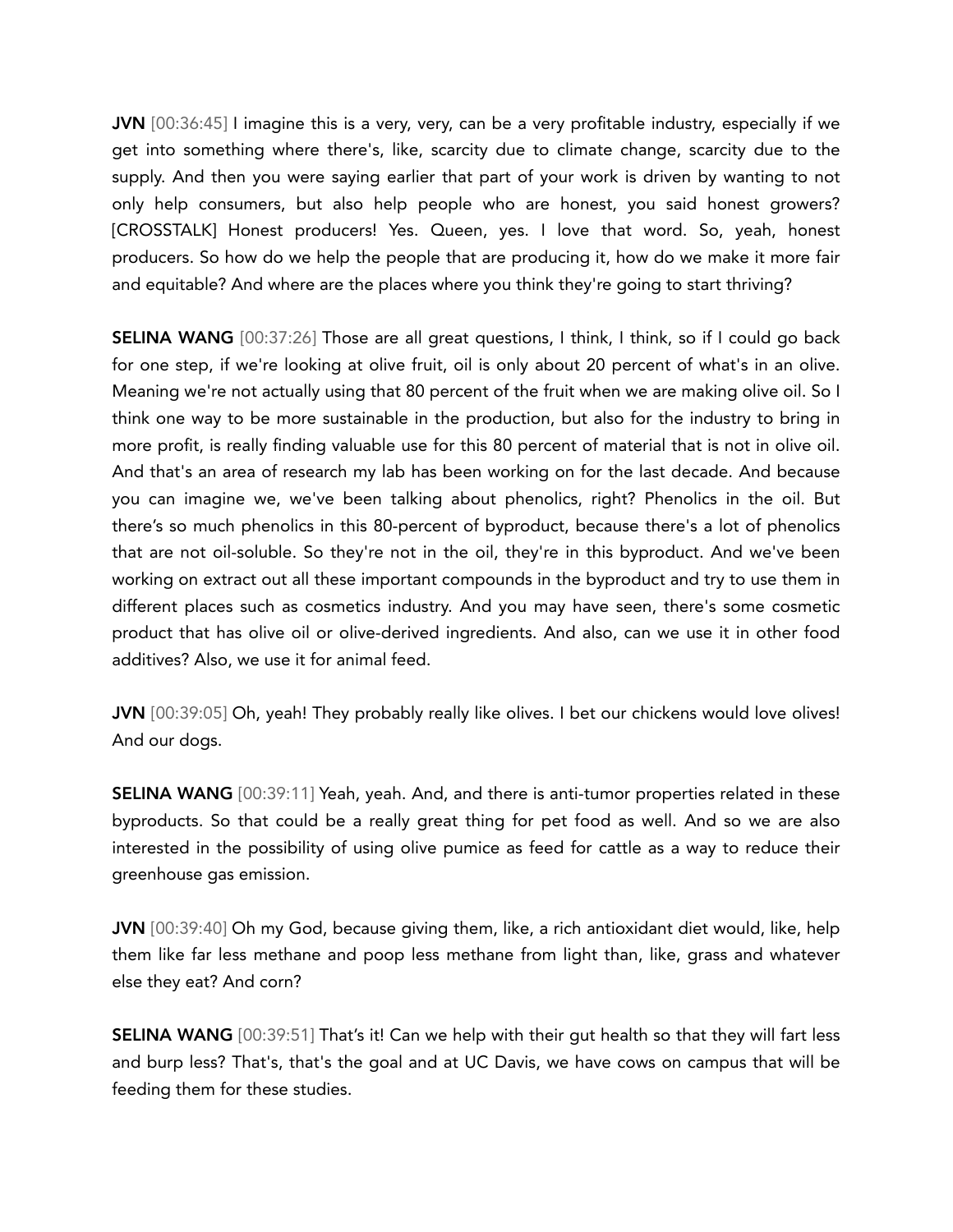JVN [00:40:06] What about, like, olive byproduct plastic? Could you make it, like, a blanket or, like, a fierce, like, dry it out and make, like, olive leather?

SELINA WANG [00:40:18] You could, but we have to consider the energy input when we think about it. [CROSSTALK] I know, I love the idea, but a lot of times when we talk about these byproduct usages, we end up putting more energy into it.

JVN [00:40:34] And so I'm not going to get to have olive-based pleather pants, is what you're saying?

SELINA WANG [00:40:39] If you can do it without using much energy, maybe!

JVN [00:40:43] I'm tired just saying the sentence, so I feel like I don't. So, so that's so interesting, that, so it's really figuring out, like, what to do with this other 80 percent of the plant. And that's and that's something: what's next for your research is that a lot of where the research is going into or is there, like, what other, like, what other things are you, like, watching out for as a stunning, like, food science and technology doctor?

SELINA WANG [00:41:12] I think sustainability is really important, and we talk about making use of byproducts. And also, I would like to encourage consumers to think more about packaging as well. Right. So there's these bag-and-box box wine, and I would love to see more bag-and-box olive oil. And I would really love if the consumers would give it a chance because bag-and-box is actually a great way to protect oil from getting oxidized. And it's also more environmentally friendly compared to glass. But because the consumers have been so accustomed to certain type of packaging, it may take a while. But I would love for all of us to think more about sustainable packaging as well. And as far as for my lab, we, the mission for my lab is really simple, not easy, but it's working together with the food and agriculture sector to ensure that we have good food quality, food authenticity, and sustainability. And for me personally, I would love to continue to work together with a diverse group of scientists in a more equitable, just, and inclusive learning environment.

JVN [00:42:40] Mmm! To that end, what does more thoughtful production and consumption of olive oil look like?

SELINA WANG [00:42:47] I think the farmers need to have more tools where we can pay more attention to soil health. And then it comes to processors to be more environmentally conscious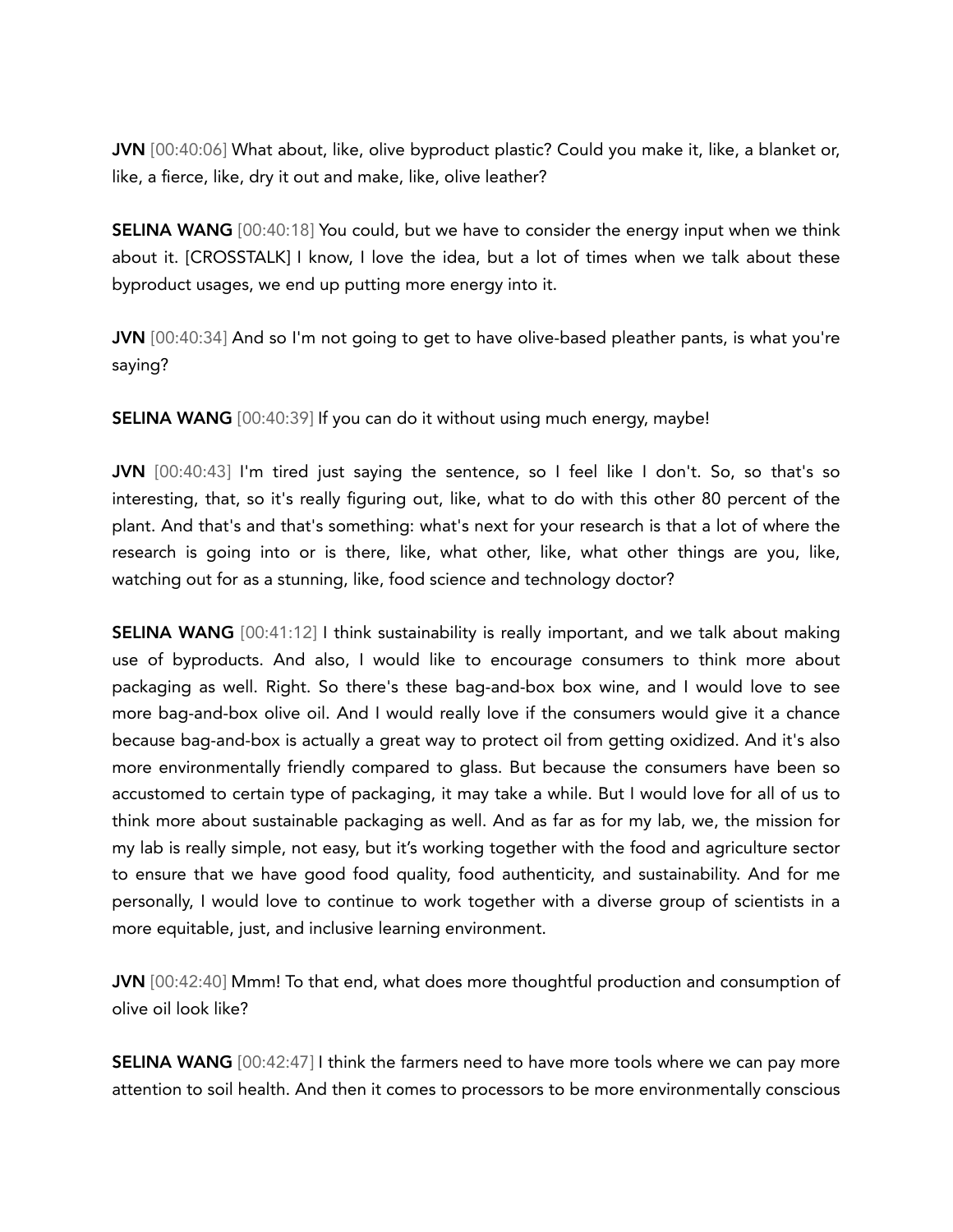about what to do with the byproducts and packaging. And for the consumers to, to be more aware of the products that they're purchasing, it takes a lot of work and effort and time and money to make high quality extra virgin olive oil. So it's really impossible to purchase a 500ml bottle with \$10 because that really does not correlate with the cost that will go into the production. But at the same time, I realize not everyone has the resources to buy really expensive extra virgin olive oil. And this is what I do when I go into the grocery store. I look for harvest date or bottling date. You want to buy an oil that is as fresh as possible. The oil starts to degrade after it's made. It's never going to get better.

So do not buy a bottle of olive oil and then save it for a special occasion. The oil is just going to degrade, and if it doesn't have a harvest day or a bottling date, they look for "best before" date. And you want to have the best before date that is at least a year out. And once you purchase the oil, bring it to your house, you want to store it in a cool, dark place. Because the oil has three enemies, they are: oxygen, and light, and heat, so you want to keep the oil away from these factors, so you want it to stay in a cool and dark place. And once the bottle is open, then you need to use up the oil as fast as you can, maybe in a matter of a month or two. So, for a lot of us, we buy a nice bottle of oil, we want to save it. But in reality, the antioxidants, the phenolics, they start degrading over time. So if we wanted to really get in all of the health benefits in the oil, we need to eat it up.

JVN [00:45:25] What else! is there any other thing where it's like, "put that shit down, do not buy it?"

SELINA WANG [00:45:30] I probably wouldn't buy oil that doesn't have a best before date. That's a little bit of a red flag. If you're a really caring producer, you would want to protect your customers as well as yourself. I think as a consumer, it's, it can be really confusing to, to shop around in the store. So what I would do is to learn the, the smell of freshness. So like earlier we talked about you few, you go home, you, you buy, you have your bottle of olive oil, you pour it into a little cup, and you smell. It should smell like freshness: green, fruity smell. And it should not smell rancid or stale or, very greasy. Or feeling so you should not smell like that and then you can, you can decide what you like. When you go to the store now, some extra virgin olive oil, you can buy robust or mild or medium. There are different terms. There's a lot of prefixes that are attached to these bottles of oil, and you can learn what you like.

JVN [00:46:51] Is robust, like, from a more purply olive? So it's, like, older. So it, like, really tastes like olive-y? What makes it robust?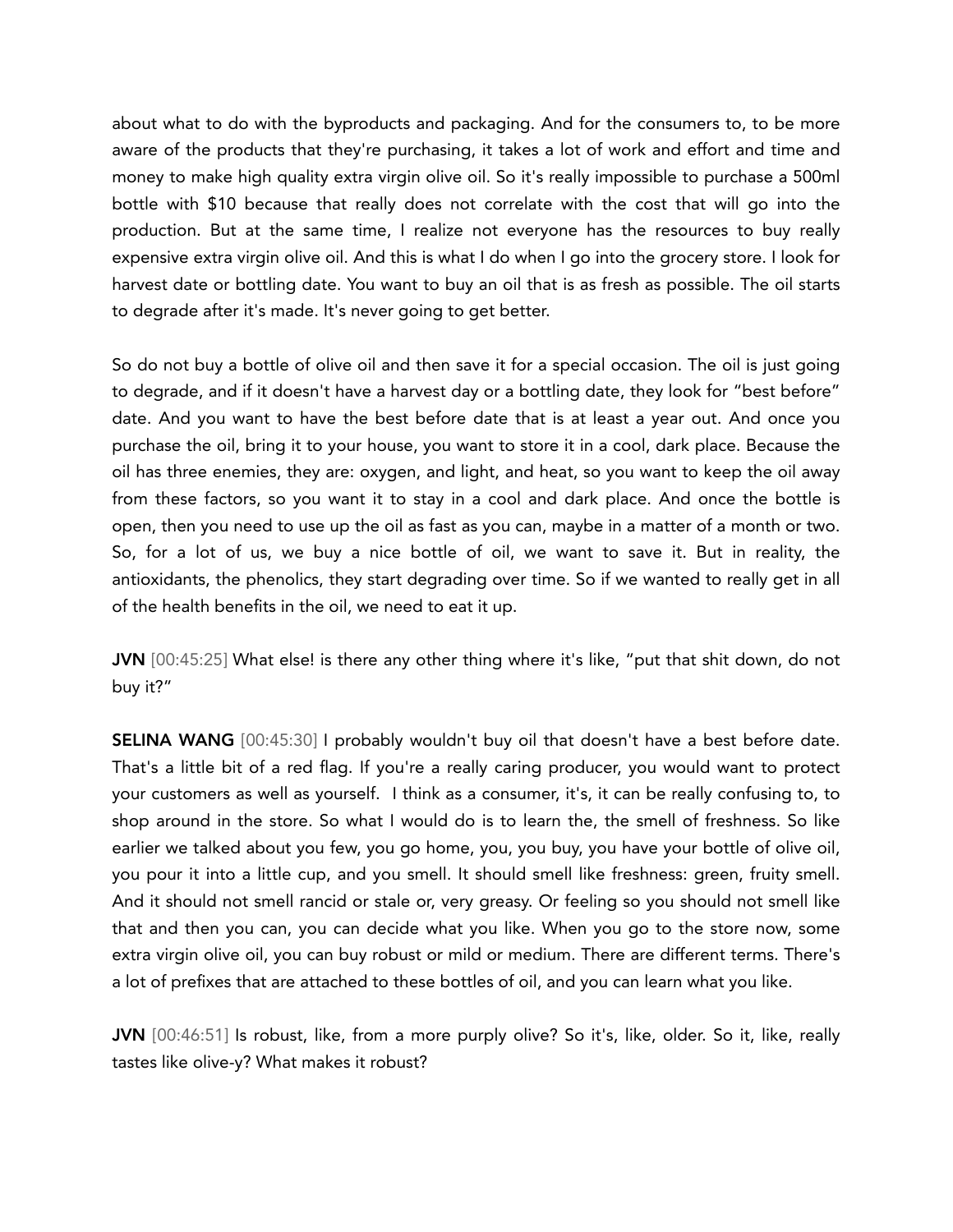SELINA WANG [00:46:56] Oh, the opposite! Yeah. So the robust is made from the green, the greener fruit. So they tend to be more bitter and more pungent. So meaning, like, the flavor's more robust. And if it's mild, that means it's, it's usually a later harvest, not super late, but the later harvest. So the flavor is more mild. That has likely lower in antioxidants, but that could be a better oil, say, for baking, right? Because you may not want something that's very bitter and very pungent in your olive oil brownies. So, so you can, you can learn the flavor of the oil and then choose your cooking with it.

JVN [00:47:45] So if someone's been listening to this, like, episode of Getting Curious and they're, like, "Oh my fucking God, I want to be a food scientist. Just like Selena Wang!" You are a woman in science and that is so important to have women in science. And I think another part of your story that I think is really interesting is that you were so close to having your Ph.D. done in a, like, three blocks away field, like, it still was about researching compounds, but, like, a really different kind like that's like thinking you wanted to go to do. I was going to make a comparison with, like, nails and hair, but there's no comparison because our school's, like, not nearly as long as ours. So what's your advice to people who maybe think that they want to make a career shift or they want to get into science and or just like the casual fan of, like, food science and technology?

SELINA WANG [00:48:39] Yeah, that's a big question. I think getting curious is a first step. I think being curious about everything that's around us. And ask as many questions as possible. That's a first step. And not just about the food that we eat, but also about ourselves. So what kind of things do we like to do and and then explore. That's what I tell my students: they have the time to, to explore. They're young. We're young. So we, we, we should take our time to, to explore it and learn and relearn sometimes what I realized when I went to graduate school for my Ph.D., I saw exactly that's what I was going to do on that. I also went in with a mindset that for sure, I was going to be working in industry. When people asked, "What did you want to do with your Ph.D.?" My answer was, "Anything but academia." And that turned out to be where I am now and I love it. So it's, it's really a lot of it is to rethink and relearn and stay open and have a lot of kind of open-hearted conversations with other people and ourselves.

JVN [00:50:10] That was really impactful and probably will be where we end, I feel really complete. I am so grateful for your time and for sharing your expertise with us and your scholarship. I also want to interview you again and have you back. You were just amazing. This has been so fun. But is there anything that we missed or that you want to make sure that we have in the episode? Or sometimes I do a yogi recess where at the end, you just let the guest say anything that they want to say or that we maybe missed. But I'm feeling really complete